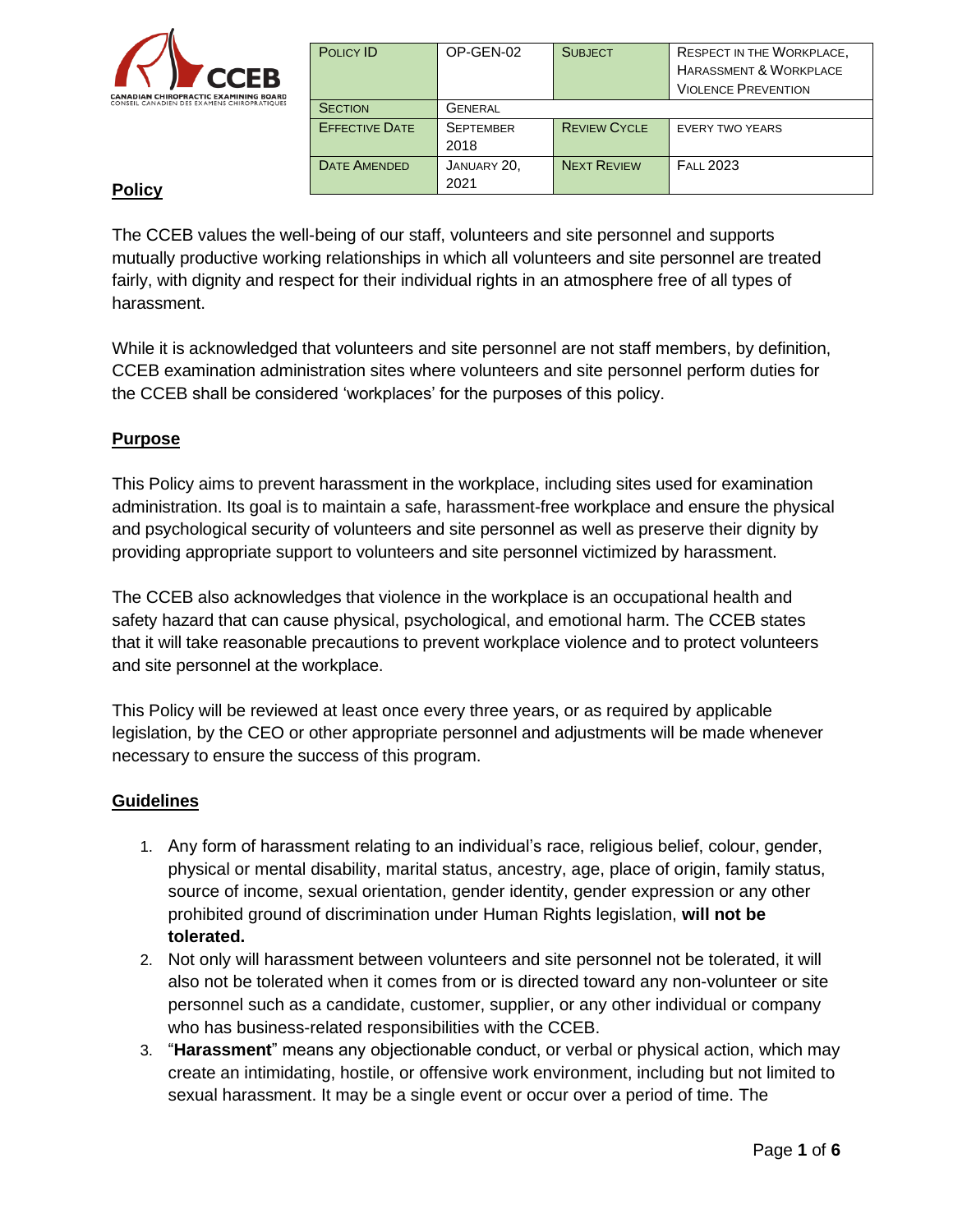

behaviour need not be intentional in order to be considered harassment. Individuals have different tolerance levels for what is unacceptable behaviour; however, harassment is considered to have taken place if a reasonable person knows or ought to have known the behaviour is or would be unwelcome.

- 4. Sexual harassment includes, but is not limited to:
	- unwanted sexual advances, unwanted requests for sexual favours, derogatory comments, gestures, or looks
	- unnecessary or unwanted verbal or physical contact, jokes, slurs, or innuendo
	- derogatory or demeaning material in any medium including printed matter, posters, cartoons, graffiti, drawings, or any display of sexually suggestive material
	- actual or implied threats, reprisal, or discriminatory behaviour either on or off the job, for refusal to comply with a sexually oriented request
	- any of the above instances that occur, not only in person, but through written contact, email, or social media.

5. Other forms of personal harassment include, but are not limited to:

- unwanted actions, verbal or physical attacks, taunting, comments, jokes, or slurs
- derogatory or demeaning material in any medium including posters, cartoons, graffiti, drawings, and innuendo
- any unacceptable actions or material in the workplace
- any of the above instances that occur, not only in person, but through written contact, email, or social media.
- 6. Discrimination of any nature will not be tolerated. Discrimination is defined as any attempt to harass an individual, in matters related to employment including but not limited to opportunities, benefits or privileges, working conditions or evaluation standards, on any of the following prohibited grounds: ancestry or place of origin, race, colour, religious beliefs, physical disability, mental disability, gender, age, sexual preference, marital status and family status, or any other criteria contrary to established laws.
- 7. "**Bullying**" is a type of harassment involving repeated, persistent, continuous behaviour where the victim is made to feel inferior. Workplace bullying behaviour includes, but is not limited to, silent treatment, starting or encouraging rumours, excessive or unjustified criticism, withholding job-related information or job responsibility or deliberate interference with the performance of job responsibilities.
- 8. The following are **not** considered to be Harassment or Bullying:
	- **Allocation of Resources**: In order to get work done, supervisors may have to make unpopular decisions, such as changing work assignments or reporting relationships. Such decisions may or may not please others, but they do not constitute harassment.
	- **Performance Feedback:** Feedback regarding unsatisfactory work conduct and/or negative performance evaluation is not harassment. Supervisors have a responsibility to give appropriate feedback and criticism and to take appropriate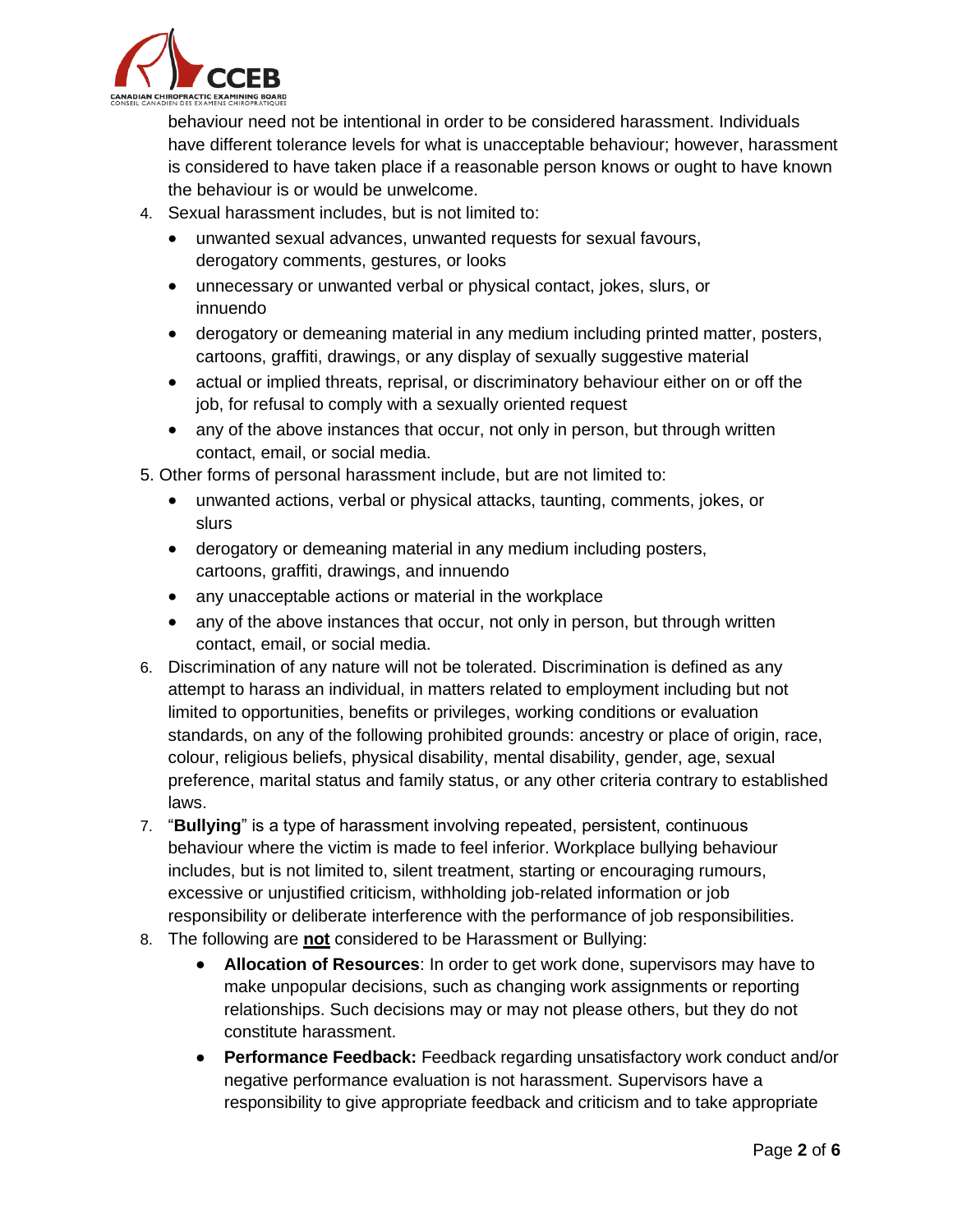

corrective action when the work of a volunteer or of site personnel is not satisfactory. Such feedback and criticism should, however, be made in a reasonable manner and should be constructive.

- 9. The CCEB views any acts of violence and threats of violence in the workplace as unacceptable and will not tolerate or condone acts of violence against or by any CCEB volunteer and site personnel, other worker, or member of the public. CCEB volunteers and site personnel are prohibited from engaging in any violent behaviour towards others at the workplace.
- 10. "**Workplace Violence**" means the threatened, attempted, or actual conduct of a person that causes or is likely to cause physical injury, including but not limited to:
	- (a) threatening behaviour and any expression of intent to cause harm;
	- (b) the use of physical force against or by a worker, in a workplace, that causes or could cause physical injury (this includes, but is not limited to, physical acts such as punching, hitting, kicking, pushing, damaging property or throwing objects);
	- (c) the attempted use of physical force against or by a worker, in a workplace, that causes or could have caused physical injury;
	- (d) a comment or conduct (or series of comments or conduct) reasonably believed to be a threat to exercise physical force against the worker (that could cause physical injury to the worker) in the workplace, or to be a threat to safety or security in the workplace; or
	- (e) bringing, or threatening to bring, a weapon of any kind to a CCEB workplace; possessing a weapon of any kind while carrying out CCEB business; or threatening to bring a weapon.
- 11. With respect to acts of Workplace Violence, Harassment or Bullying, as defined in this Policy, the CCEB may, where appropriate:
	- Remove the respondent or accused from a CCEB workplace by security or by the police;
	- Discipline any volunteer or site personnel, up to and including dismissal, and/or report the conduct to the police; and
	- Report the conduct of any other person to their employer, supervisor and/or principal, and/or to the police.
- 12. All physical assaults involving volunteers or site personnel or occurring at a CCEB workplace (along with any other illegal activity) may be reported to the police. Threats of physical violence may be reported to the police as appropriate.
- 13. Nothing in this Policy is intended to discourage a worker from exercising rights pursuant to any other law, including applicable human rights legislation.

## **Reporting Workplace Violence or Threats of Workplace Violence**

- 14. All incidents or threats of Workplace Violence must be immediately reported to the CEO or other appropriate personnel.
- 15. The CEO or other appropriate personnel will take prompt action to address any situation that involves violent behaviour or threats. This may include, but is not limited to, calling 911 for immediate police assistance.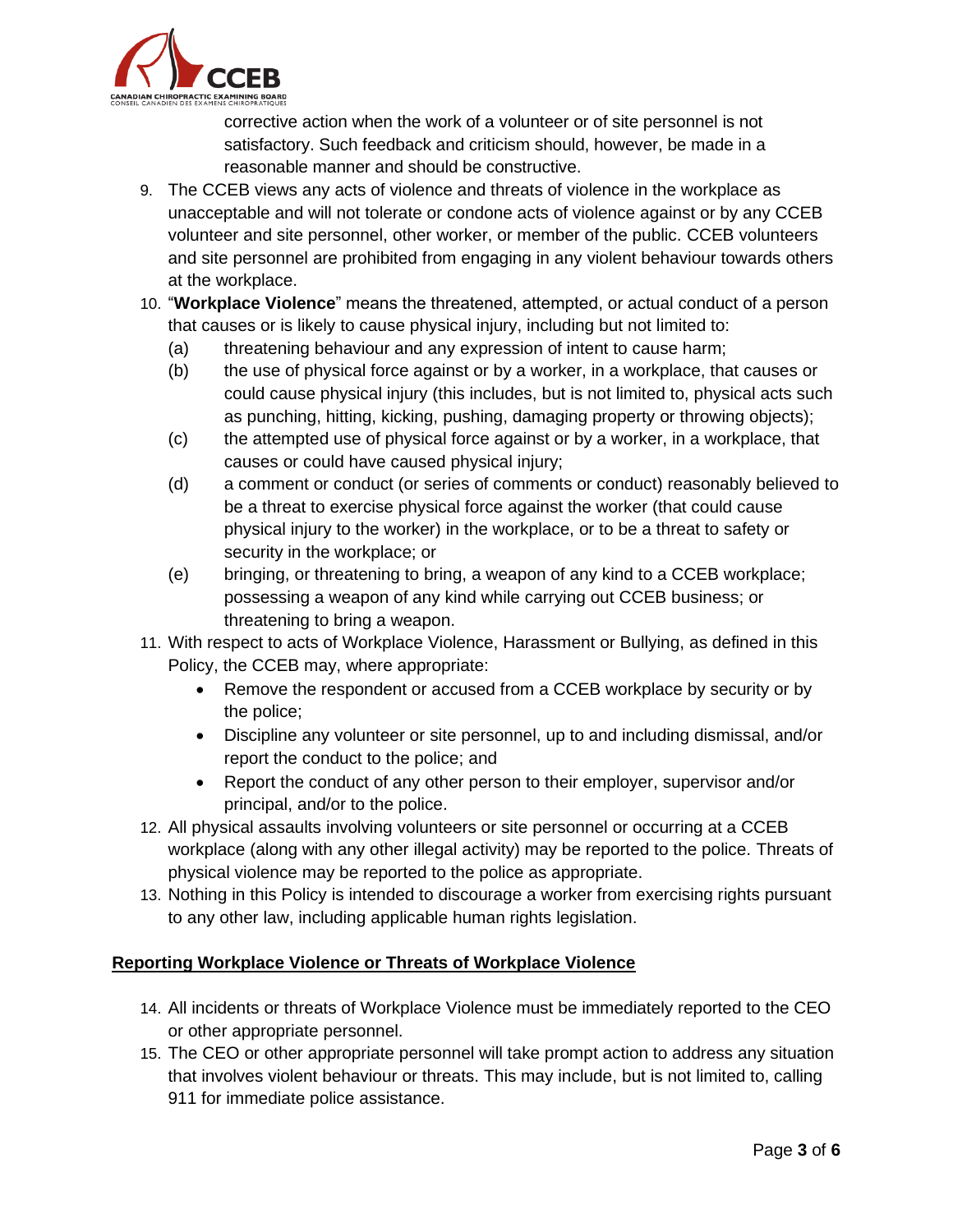

- 16. Any person subjected to Workplace Violence should, where appropriate, go to a safe location at the workplace and report the incident to the CEO or other appropriate CCEB personnel so that the incident can be investigated and addressed.
- 17. Any person who suffers an injury or adverse symptom as a result of an incident of Workplace Violence or harassment is advised to consult a health professional of their choice for treatment or referral.
- 18. Any volunteer and site personnel experiencing violence outside of the workplace (i.e. domestic violence) that may create a risk of danger to themselves or others in the workplace is encouraged to contact the CEO. The CCEB will take every precaution reasonable in the circumstances for the protection of the worker and/or others in the workplace. If the CEO is unavailable or the complaint is in regard to the CEO, the volunteer or site personnel should contact the Chair of the Board of Governors via email: admin1@cceb.ca.

#### **Reporting Harassment or Bullying**

19. Volunteers and/or site personnel who believe they are being harassed or bullied are encouraged to make their objections known to the harasser or bully, if possible. They should keep a written record of all incidents, naming any witnesses, and then contact the CEO. If the volunteer or site personnel does not wish, or feels unable to address the issue with the person committing the harassment, or if the approach stated does not bring about the resolution of the problem, the volunteer or site personnel should discuss the situation with the CEO or other appropriate CCEB personnel. If the CEO is unavailable or the complaint is in regard to the CEO, the volunteer and site personnel should contact the Chair of the Board of Governors via email: **admin1@cceb.ca.**

## **Investigation of Complaints of Workplace Violence or Harassment**

- *A. Procedure for Complaints of Harassment or Bullying:*
- 20. The CEO, or Chair of the Board of Governors, approached with a Harassment or Bullying complaint will conduct, or will have an independent third-party conduct, meetings with the complainant, alleged harasser, and any witnesses as quickly as is reasonably possible, in order to obtain all the facts.
- 21. At the conclusion of the investigation into an incident or complaint, the investigator will prepare a written report of the findings of fact and – after evaluating existing policies, procedures, physical premises and devices, and volunteer and site personnel training – any suggestions to prevent a recurrence.
- 22. Once the investigation is complete, separate meetings will be scheduled with the complainant and respondent (if the person is a CCEB volunteer or site personnel) to inform each of them of the results of the investigation. Where it is determined that Harassment occurred and the perpetrator is not a CCEB volunteer or site personnel, the CCEB will inform the perpetrator's regulator, employer, and/or post-secondary institution and may make suggestions as to addressing the issue.
- 23. The CCEB will report the outcome of any investigation as may be required by the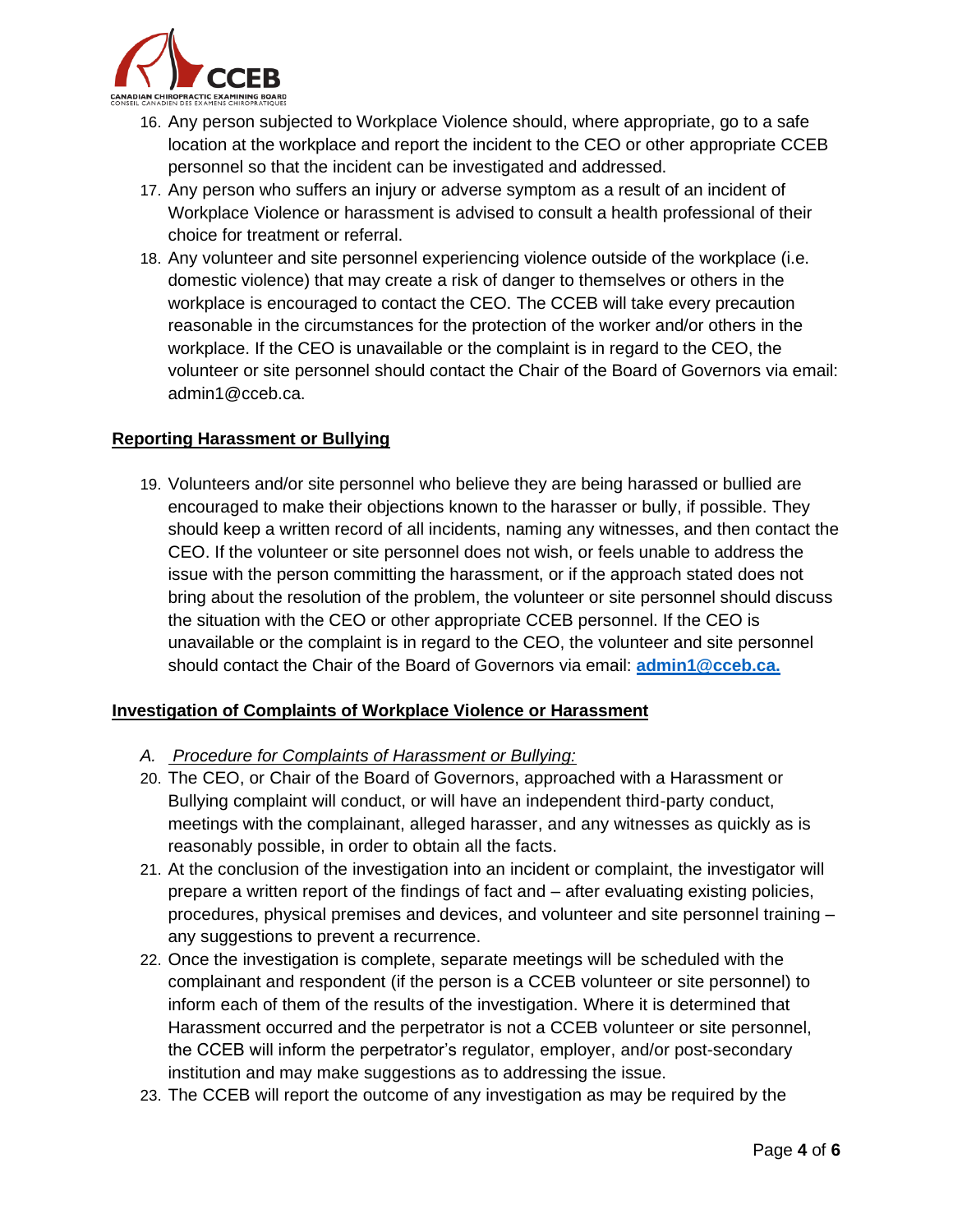

applicable legislation.

- *B. Procedure for Complaints of Workplace Violence:*
- 24. Complaints of Workplace Violence are taken very seriously, and all complaints of Workplace Violence will be investigated. The investigation process may include interviews with the complainant, the respondent, and any witnesses named by either, and any other steps the investigator(s) deem necessary to fully and fairly investigate the complaint or incident.
- 25. At the conclusion of the investigation into an incident or complaint, the investigator will prepare a written report of the findings of fact and – after evaluating existing policies, procedures, physical premises and devices, volunteer and site personnel training – any suggestions to prevent a recurrence.
- 26. Once the investigation is complete, separate meetings will be scheduled with the complainant and respondent (if the person is a CCEB volunteer or site personnel) to inform each of them of the results of the investigation. Where it is determined that the Workplace Violence occurred and the perpetrator is not a CCEB volunteer or site personnel, the CCEB will inform the perpetrator's regulator, employer, and/or postsecondary institution and may make suggestions to address the issue.
- 27. The CCEB will report the outcome of any investigation as may be required by the applicable legislation.

## **Prohibition of Reprisals**

- 28. Workplace Violence, Harassment, and Bullying are serious matters. This Policy prohibits any reprisal, reprimand, penalization, or criticism against volunteers and/or site personnel when acting in good faith while following this Policy and the supporting procedures for making or addressing complaints or providing information regarding a complaint or incident of Workplace Violence, Harassment, or Bullying. This Policy encourages volunteers and site personnel to responsibly and freely express their thoughts, opinions, and feelings regarding Harassment, Bullying, or Workplace Violence complaints.
- 29. Volunteers and/or site personnel who engage in reprisal or threats of reprisal may be disciplined up to and including dismissal from employment for cause. "**Reprisal**" includes:
	- (a) any act of retaliation that occurs because a person has complained of, or provided information about, an incident of Workplace Violence or Harassment;
	- (b) intentionally pressuring a person to ignore or not report an incident of Workplace Violence or Harassment; and
	- (c) intentionally pressuring a person to lie or provide less than full cooperation with an investigation into a complaint or incident of Workplace Violence or Harassment.

## **Right to Refuse Work**

30. A volunteer and/or site personnel has the right to refuse work if Workplace Violence is